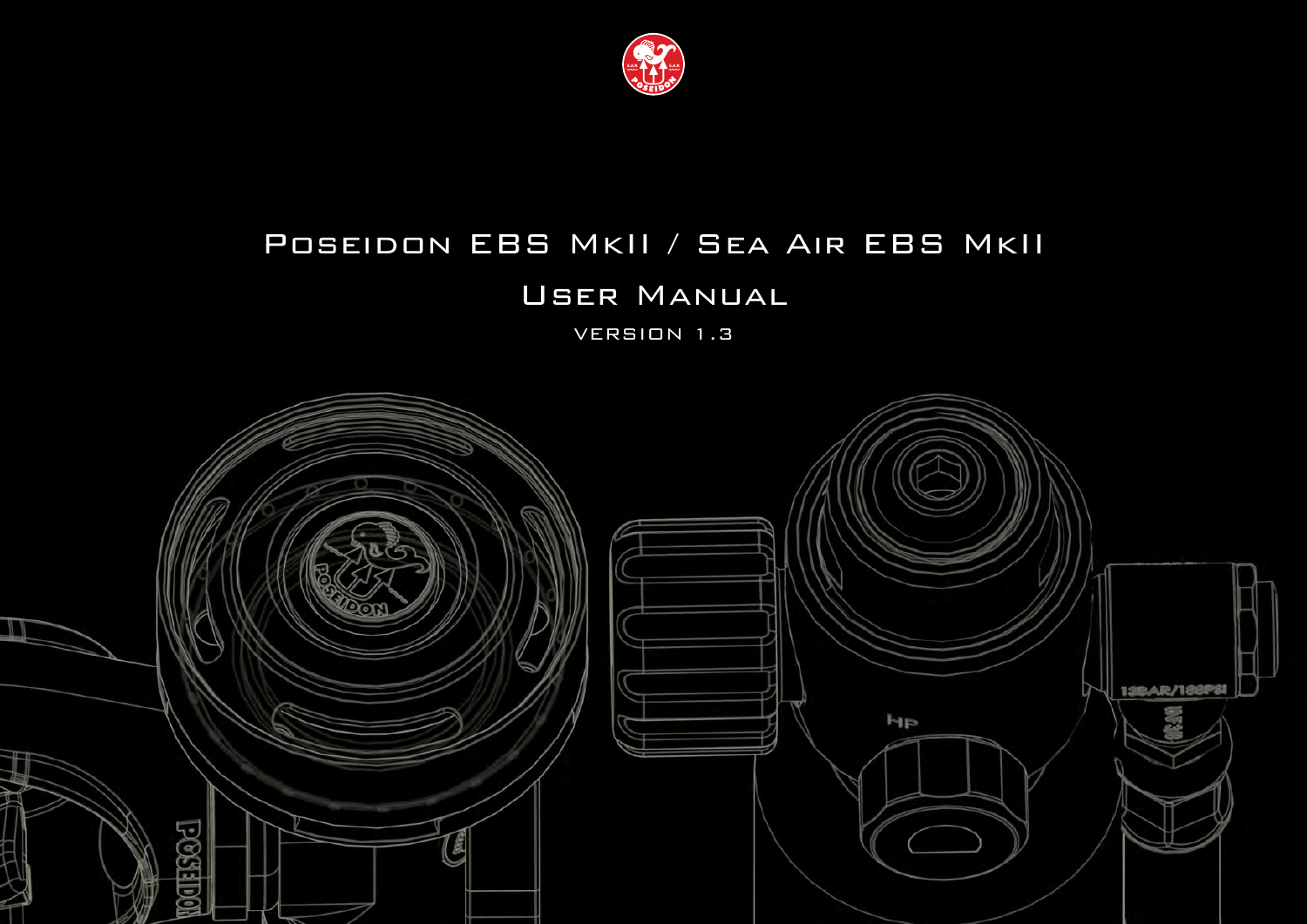

# The Poseidon EBS MkII / Sea Air EBS MkII

This Poseidon EBS MkII/Sea Air EBS MkII (Emergency Breathing System) is a Category A Escape device Compressed air system.

Before use always check position 10-12 on page 5 and 6 in this manual.

Complete service of the Poseidon EBS should be made every 24th month or if the EBS is used in training purpose the complete service should be made every 6th month by Poseidon Diving System AB or approved service station/person.

The Poseidon EBS is intended for use only as an emergency device to assist aircrew members or passengers in making an emergency egress from a submerged aircraft. Due to its limited air volume, it is not intended egressing from depths greater than 10 meters.

Poseidon article number 0140-010. Manufactured by Poseidon Diving Systems AB.

All part in the EBS are individually tested according to **EN250 Cold.** The EBS unit is tested and aproved according to CAP1034.

Poseidon Diving Systems AB Åkeredsvägen 1, SE-421 63 Västra Frölunda, Sweden Phone: +46 31 734 29 00

www.poseidon.com

#### WARNING:

Retain this manual for your reference. Review this manual periodically. Improper use, or misuse, of this device could result in serious injury or even death.

Text, photographs and figures copyright © 2008-2017 by Poseidon Diving Systems AB. ALL RIGHTS RESERVED. Manual Version 1.3 - November 2017. Valid from production date november 2017.

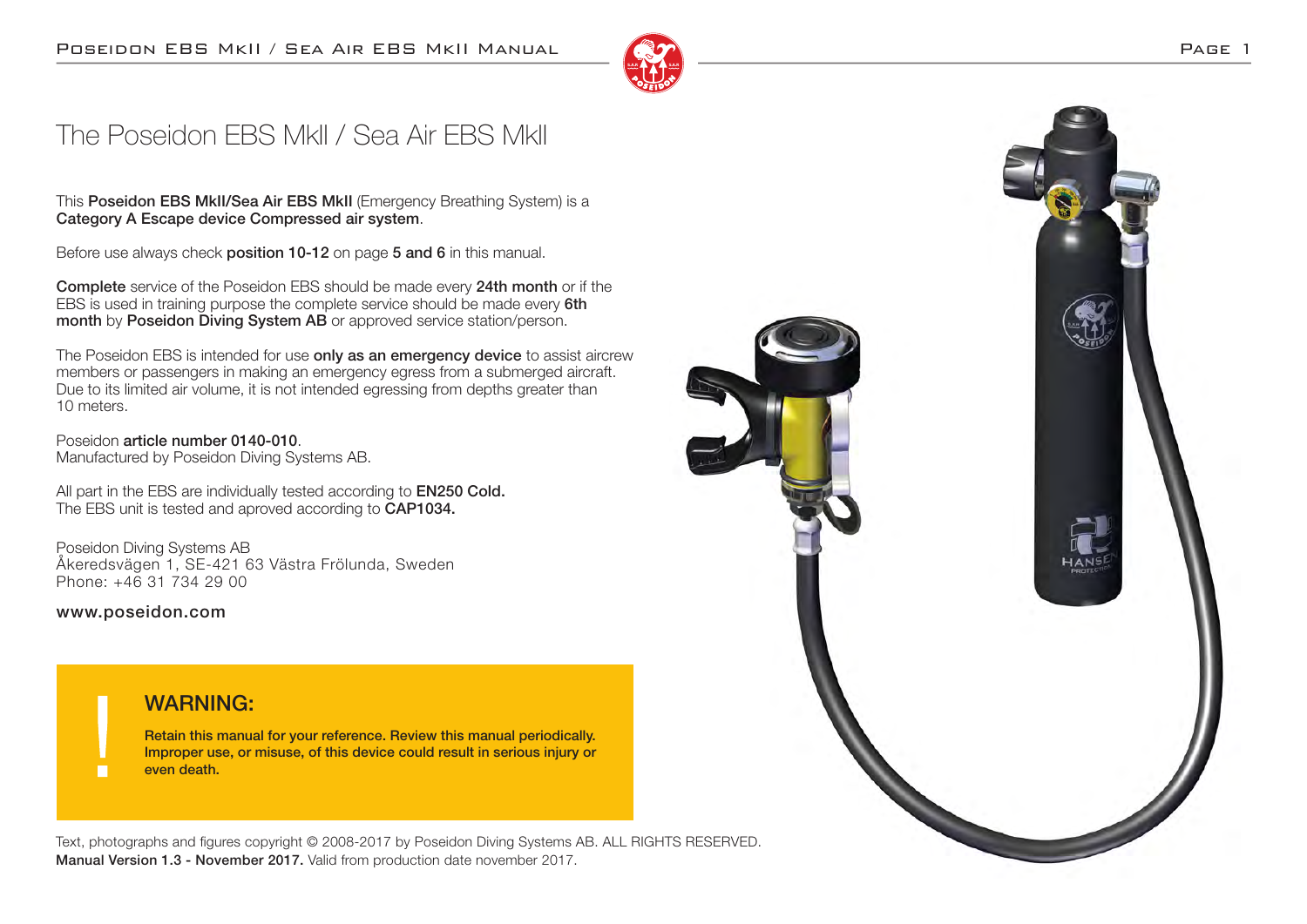





Cylinder valve in position OPEN Turning the valve handle **counter clockwise** until stop.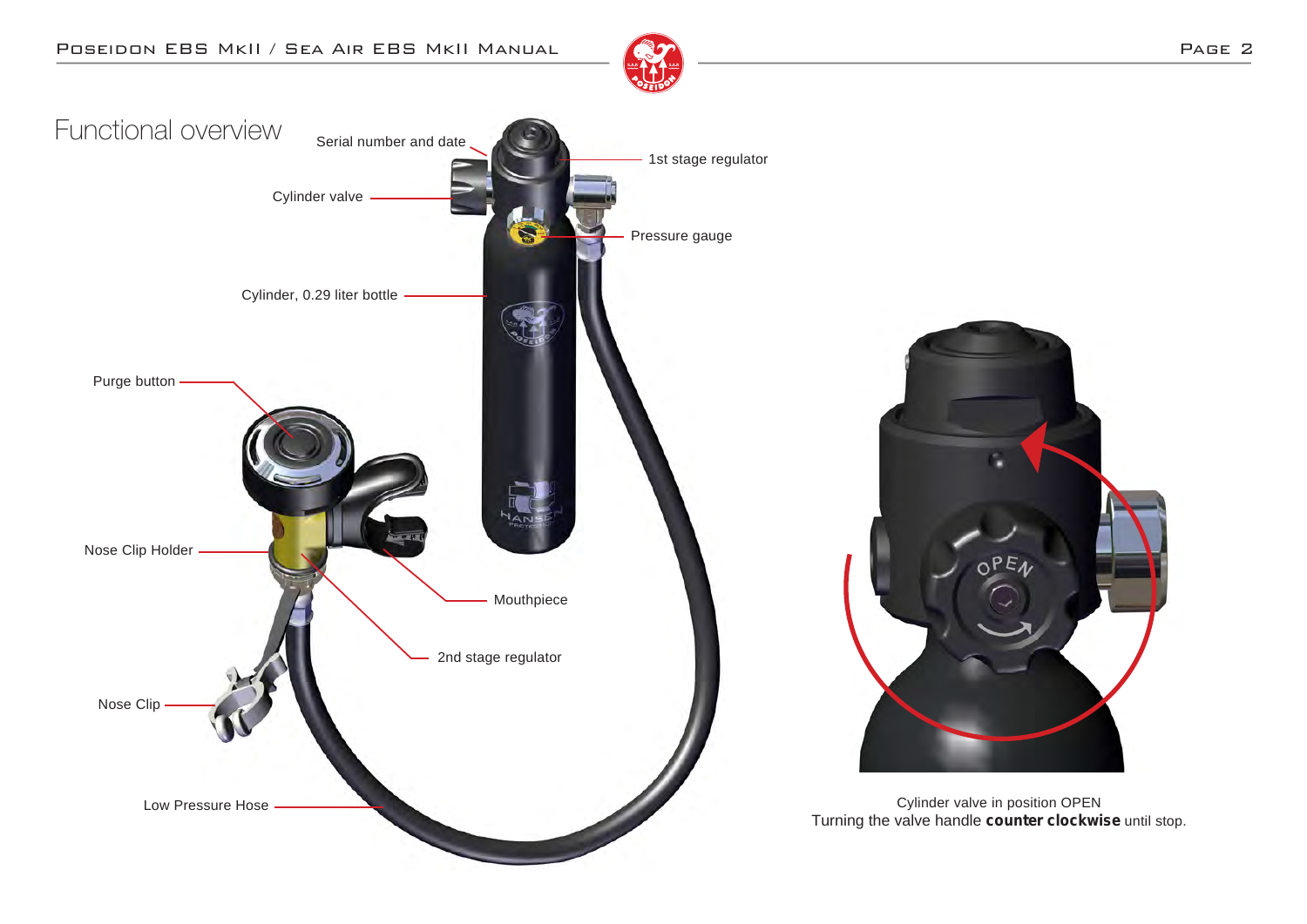

## Assembly

П

Inspect the o-ring on the 1st stage tank thread and make sure that sealing surfaces are clean and that the o-ring is lubricated with approved Poseidon product (art no 8516).

Mount the 1st stage on the 0,29 liter bottle tight and firmly (rec. 60 Nm).

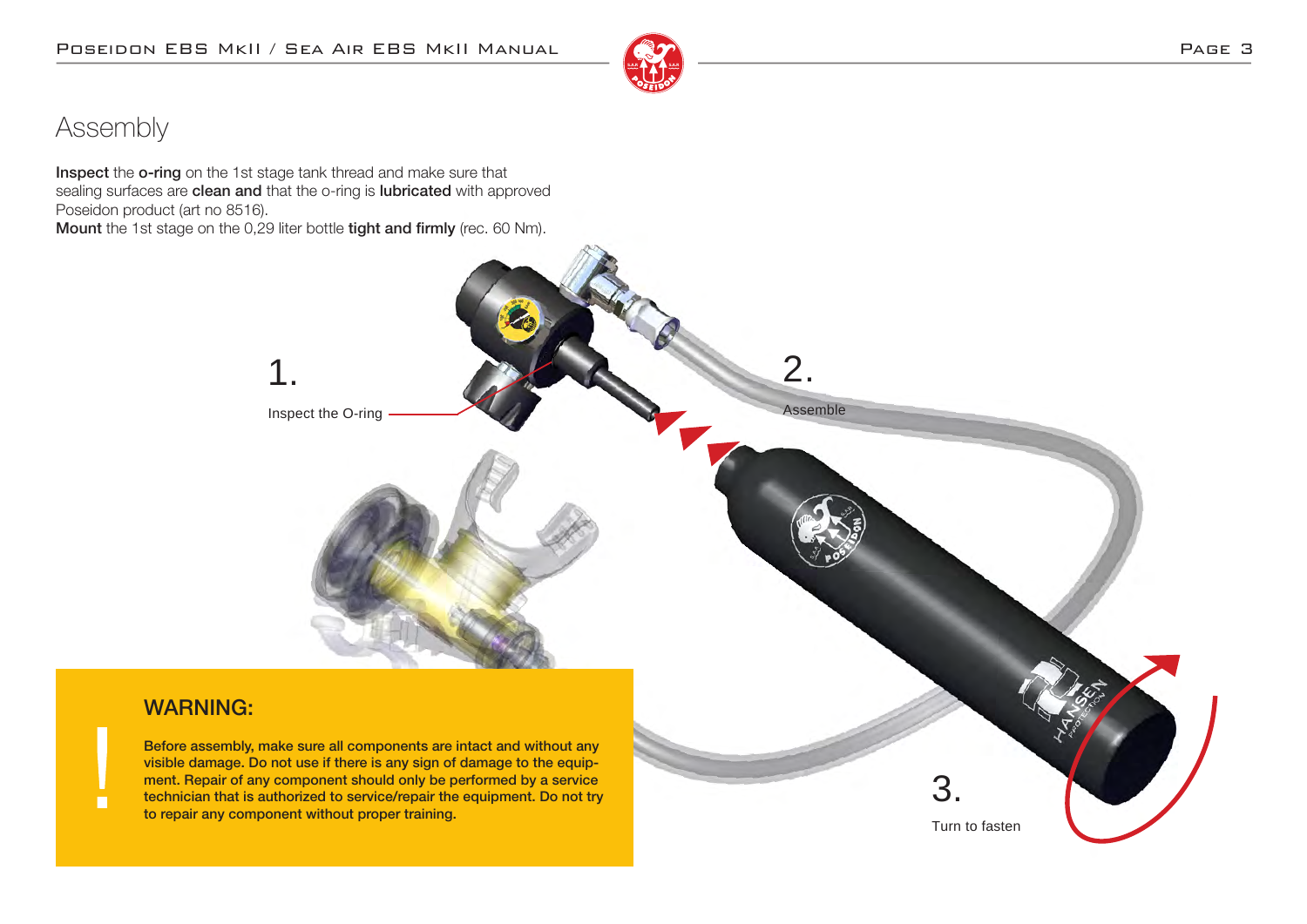

## Filling instructions



1. **Close** the cylinder valve. **Press** the **purge-button** on the 2nd stage to ensure that the breathing apparatus is **depressurized** before the filling process begins.



2. **Remove the blanking plug** from the 1st stage.

 Inspect the O-ring and attach the filling adapter to the 7/16" HP port where the blanking plug was mounted. Make sure the filling adapter is **firmly attached**. Attach the filling hose to the G5/8" thread on the filling adapter.



- 3. When the filling hose is **firmly attached** to the filling adapter, slowly **open** the valve on the 1st stage by turning the valve handle **counter clockwise**.
- 4. Slowly open the filling source valve and make sure there are **no leakage**. Fill the Poseidon EBS to **200 bar/ 2900 psi**. **Maximum filling pressure is 232 bar/ 3364 psi.**
- 5. When the Poseidon EBS if filled, **close** the valve on the filling source.

#### WARNING:

 $\blacksquare$ 

Before you start filling the bottle, make sure you are well familiarized with these instructions.

- Maximum pressure of 232 bar/ 3364 psi.
- Failure to follow these instructions may lead to injury or death.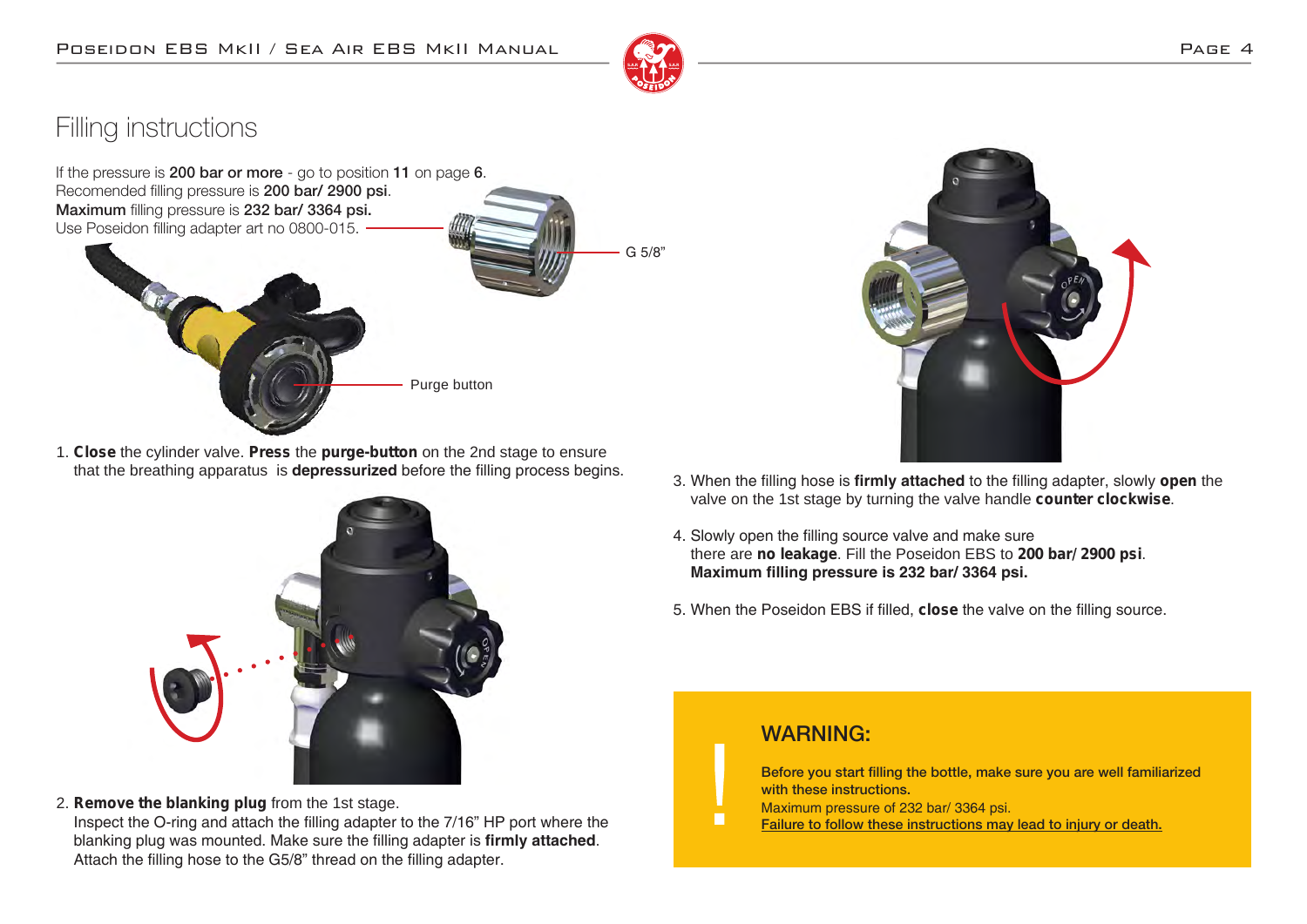#### POSEIDON EBS MKII / SEA AIR EBS MKII MANUAL 2020 CHARGE 5







- 6. **Close** the valve on the Poseidon EBS
- 7. **Release** the pressure by using the purge button on the 2nd stage.



8. **Unscrew** the filling adapter/hose from the Poseidon EBS.

9. **Mount** the blanking plug in to the 7/16" HP port of the 1st stage and make sure it's **firmly attached**. Before mounting the blanking plug, **inspect the o-ring** to make sure it's without any flaws, make sure the o-ring is **lubricated** and that all sealing surfaces are **clean and undamaged**.



10. Open the valve **[1]** on the Poseidon EBS and check the pressure. If pressure is  **150 bar/ 2176 psi [2]** it's **OK to use**. If the pressure is below 150 bar / 2176 psi, start the filling procedure from **pos 1 on page 4**.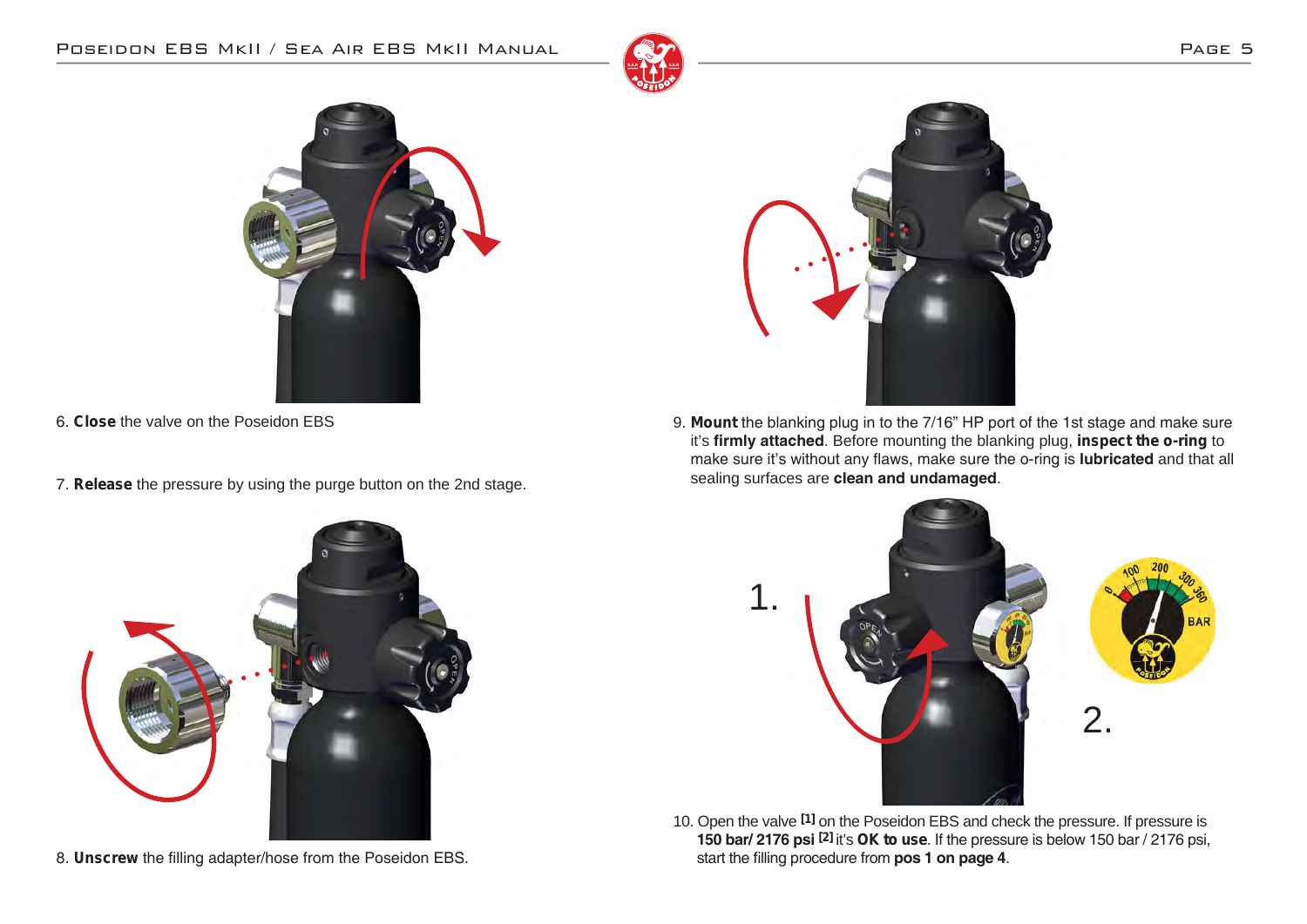



11. Attach the Nose Clip **in correct position** on Nose Clip Holder.



12. Spray the mouthpiece with **GUARDIAN SUPERIOR™** disinfection, Art.no 0050-127 (or other Poseidon approved product). Use **2-3 sprays** and wipe with a cloth or piece of paper.



is now **ready for use.**

### WARNING:

 $\blacksquare$ 

Before use, make sure all components are intact and without any visible damage. Do not use if there is any sign of damage to the equipment. Repair of any component should only be performed by a service technician that is authorized to service/repair the equipment. Do not try to repair any component without proper training.